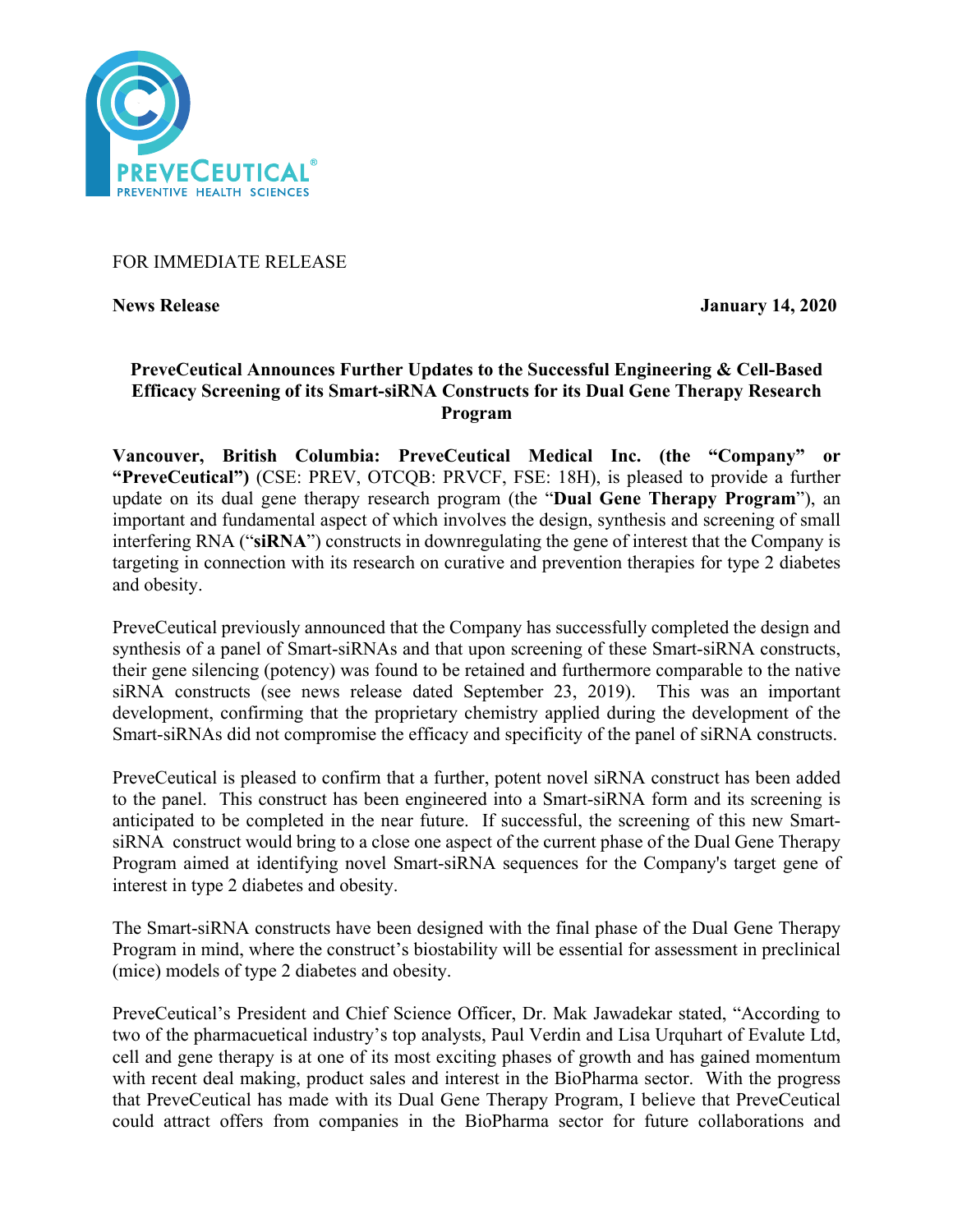partnerships." (See August 2, 2019 editorial by Paul Verdin and Lisa Urquhart in "BioPharma Dealmakers" found at https://biopharmadealmakers.nature.com.)

### **About PreveCeutical**

PreveCeutical is a health sciences company that develops innovative options for preventive and curative therapies utilizing organic and nature identical products.

PreveCeutical aims to be a leader in preventive health sciences and currently has five research and development programs, including: dual gene therapy for curative and prevention therapies for type 2 diabetes and obesity; a soluble gel drug delivery program; Nature Identical™ peptides for treatment of various ailments; non-addictive analgesic peptides as a replacement to the highly addictive analgesics such as morphine, fentanyl and oxycodone; and a therapeutic product for treating athletes who suffer from concussions (mild traumatic brain injury).

For more information about PreveCeutical, please visit www.PreveCeutical.com, follow us on Twitter: http://twitter.com/PreveCeuticals and Facebook: www.facebook.com/PreveCeutical.

#### *On Behalf of the Board of Directors*

*"Dr. Makarand (Mak) Jawadekar"* President & Chief Science Officer

#### **For further information, please contact:**

Deanna Kress Director of Corporate Communications & Investor Relations +1-778-999-6063 deanna@PreveCeutical.com

#### *Forward-Looking Statements:*

This news release contains forward-looking statements and forward-looking information (collectively, "forwardlooking statements") within the meaning of applicable Canadian and U.S. securities legislation, including the United States *Private Securities Litigation Reform Act of 1995*. All statements in this news release that are not purely historical are forward-looking statements and include statements regarding beliefs, plans, expectations and orientations regarding the future including, without limitation, the completion of one aspect of the current phase of the Dual Gene Therapy Program, the efficacy of the Company's products, matters related to the Company's current and planned research and development programs, including the Dual Gene Therapy Program, the efficacy of the panel of siRNA constructs and the efficacy, biostability and potency of the Smart-siRNAs, the Company's anticipated future business plans and its prospect of success in executing thereon. Often, but not always, forward-looking statements can be identified by words such as "will", "plans", "expects", "may", "intends", "anticipates", "believes", "proposes" or variations of such words including negative variations thereof and phrases that refer to certain actions, events or results that may, could, would, might or will occur or be taken or achieved. Forward looking statements are based on certain assumptions regarding the Company, including expected growth, results of operations and research and development activities (including in respect of the successful completion of the Dual Gene Therapy Program and one aspect of its current phase), performance, industry trends, growth opportunities, and that the Company will be able to obtain the financing required to carry out its planned future business activities, retain and attract qualified research personnel and obtain and/or maintain the necessary intellectual property rights it needs to carry out its future business activities.

Actual results could differ from those projected in any forward-looking statements due to numerous factors including, risks and uncertainties relating to the completion of the Dual Gene Therapy Program and one aspect of its current phase, actual results of research and development programs, the inability of the Company, to, among other things,